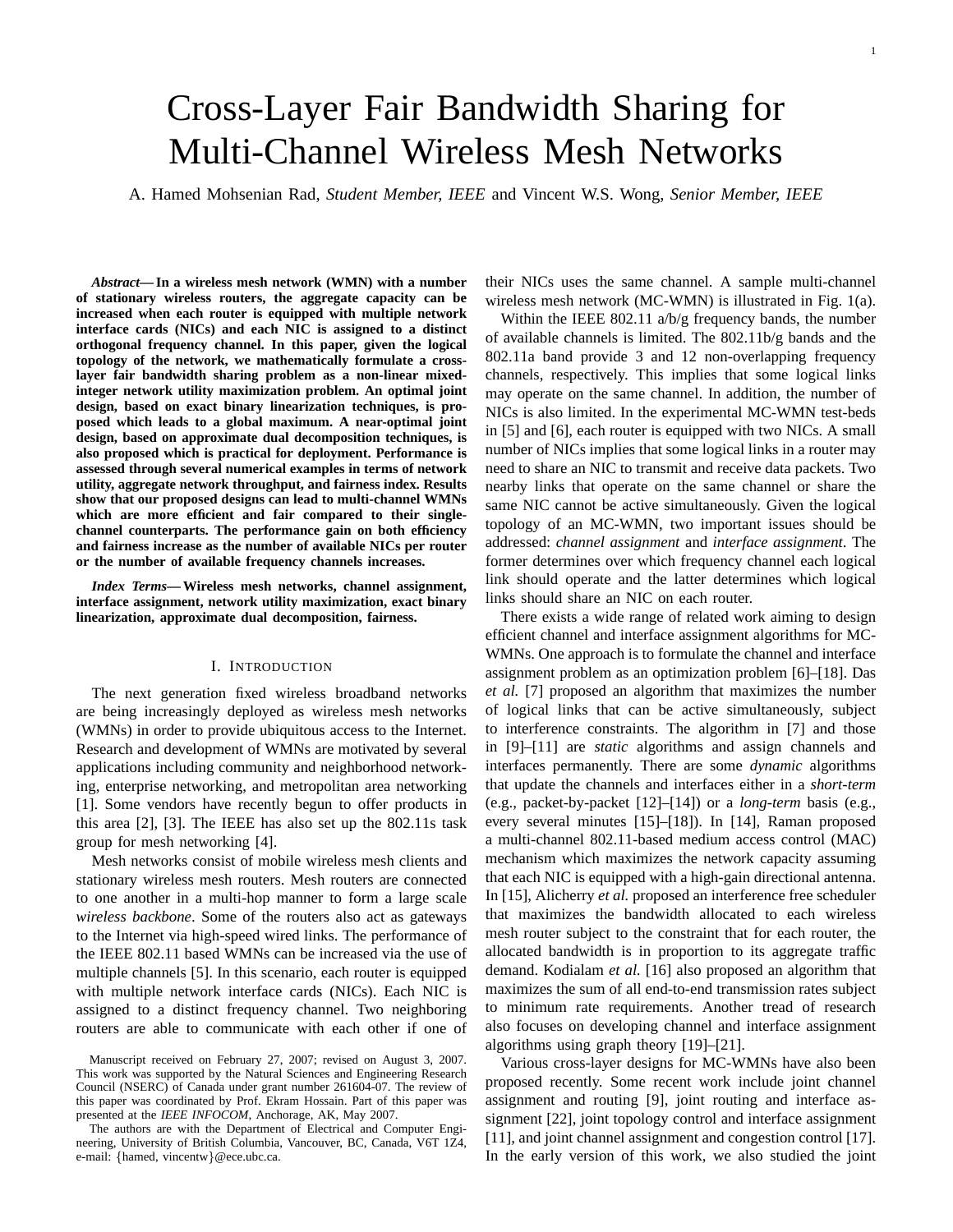channel allocation, interface assignment, and media access control design problem [23].

Most of the previous work mainly focus on network *efficiency* (i.e., increasing the network throughput) while the issue of *fairness* has not been studied. Although several test-bed and simulation studies have shown that various channel and interface assignment algorithms can provide a higher throughput in MC-WMNs compared to their single-channel counterparts [6]–[22], it is not clear whether the same statement is true for the case of fairness. Note that, an efficient but unfair channel allocation may cause some flows to starve. In this paper, we formulate a cross-layer bandwidth sharing problem in MC-WMNs as a network utility maximization (NUM) problem [24], [25]. We then use the  $\alpha$ -fair utility functions [26] to model a wide range of well-known fairness allocations. The contributions of our work are as follows.

- We mathematically model the channel and interface assignment problems by introducing *link* and *node* channel assignment *binary* vectors. Using these vectors, we also model the feasible region for the link-layer flow rates.
- We present a formulation for cross-layer fair bandwidth sharing problem as a non-linear mixed-integer NUM. It takes into account the number of NICs at each router, the number of channels, and the interference constraints.
- We solve the NUM problem via both *exact* and *approximate* design schemes. The exact design results in an optimal static algorithm while the approximate design results in a near-optimal long-term basis dynamic algorithm.
- Our proposed designs take into account both network efficiency and fairness. In particular, some of the wellknown fairness criteria, such as proportional fairness, harmonic-mean fairness, and max-min fairness, can be modeled using a tunable design parameter.

The rest of this paper is organized as follows. The problem formulation is described in Section II. The first design scheme (using exact binary linearization) is presented in Section III. The second design scheme (using approximate dual decomposition) is described in Section IV. The performance of our algorithms is assessed through numerical examples in Section V. Conclusions are discussed in Section VI.

## II. PROBLEM FORMULATION

In this section, we describe the mathematical model to formulate a cross-layer fair bandwidth sharing problem in MC-WMNs. The terms wireless mesh routers and nodes will be used interchangeably. Consider an MC-WMN and let N denote the set of stationary nodes. Each node  $m \in N$  is equipped with  $I_m$  NICs. Different nodes can be equipped with different number of NICs. There are  $C$  orthogonal frequency channels available. We assume that the logical topology of the network has been pre-determined. Let L denote the set of all unidirectional logical links. The link from node  $m$  to node  $n$ is denoted by  $(m, n) \in L$ . We assume the connectivity to be symmetric. That is, link  $(m, n) \in L$  if and only if  $(n, m) \in L$ .

#### *A. Channel Assignment Model*

For any two nodes  $m, n \in N$  such that there exists a logical link  $(m, n) \in L$ , we define a  $C \times 1$  *link* channel assignment



(a)

 $\bigcirc$ 

ħ

Mesh Router **Wireless Link** 

Mobile Device

Operating Channel

(d, e)

**High Speed Internet** 

a

**NIC** 

 $(a, b)$ 

Gateway

**Wired Link** 

(b)

 $(c, d)$ 

 $(a, c)$ 

G

Fig. 1. A sample MC-WMN with five routers, eight unidirectional logical links, and three frequency channels. (a) Physical and logical topologies, (b) Single-channel contention graph CG*S*.

vector  $x_{mn}$ . The i<sup>th</sup> entry of  $x_{mn}$  is denoted by  $x_{mn}^i$ . If i<sup>th</sup> frequency channel is assigned to unidirectional logical link  $(m, n)$ , then  $x_{mn}^i = 1$ ; otherwise,  $x_{mn}^i = 0$ . As an example, for the MC-WMN in Fig. 1(a) with  $C = 4$ , we have  $x_{ab} =$  $\mathbf{x}_{ba} = [ 1 \ 0 \ 0 \ 0 \ 0 ]^T$ ,  $\mathbf{x}_{ac} = [ 0 \ 1 \ 0 \ 0 ]^T$ , and  $\mathbf{x}_{ca} =$  $\begin{bmatrix} 0 & 0 & 0 & 1 \end{bmatrix}^T$ . Since all logical links need to be assigned to a frequency channel, it is required that

$$
\mathbf{1}^T \mathbf{x}_{mn} = 1, \quad \forall \ m, n \in N, \quad (m, n) \in L,\tag{1}
$$

where 1 denotes a  $C \times 1$  vector with all entries equal to 1. Notice that for any  $m, n \in N$ , if  $\mathbf{x}_{mn}^T \mathbf{x}_{nm} = 1$ , then both logical links  $(m, n)$  and  $(n, m)$  are assigned to the same frequency channel (e.g., links  $(a, b)$  and  $(b, a)$  in Fig. 1(a)). On the other hand, if  $\mathbf{x}_{mn}^T \mathbf{x}_{nm} = 0$ , then logical links  $(m, n)$  and  $(n, m)$  are assigned to two different channels (e.g., links  $(a, c)$ ) and  $(c, a)$  in Fig. 1(a)). In fact, for any pair of unidirectional logical links  $(m, n), (p, q) \in L$ ,

$$
\mathbf{x}_{mn}^T \mathbf{x}_{pq} = \begin{cases} 1, & \text{if } (m, n) \text{ and } (p, q) \text{ use the same channel,} \\ 0, & \text{otherwise.} \end{cases}
$$
 (2)

For any node  $m \in N$ , we also define a  $C \times 1$  *node* channel assignment vector  $y_m$ . The i<sup>th</sup> entry of  $y_m$  is denoted by  $y_m^i$ . If  $i^{th}$  frequency channel is assigned to one of the NICs of node m, then  $y_m^i = 1$ ; otherwise,  $y_m^i = 0$ . Consider Fig. 1(a) as an example, we have  $y_a = \begin{bmatrix} 1 & 1 & 0 & 1 \end{bmatrix}^T$ ,  $y_b =$  $[1 \ 0 \ 0 \ 0]^T$ , and  $y_c = [0 \ 1 \ 1 \ 1]^T$ . By definition,  $1<sup>T</sup>y<sub>m</sub>$  indicates the total number of channels that are being used by node m to establish *outgoing* and *incoming* logical links with its neighboring nodes. Since each NIC operates on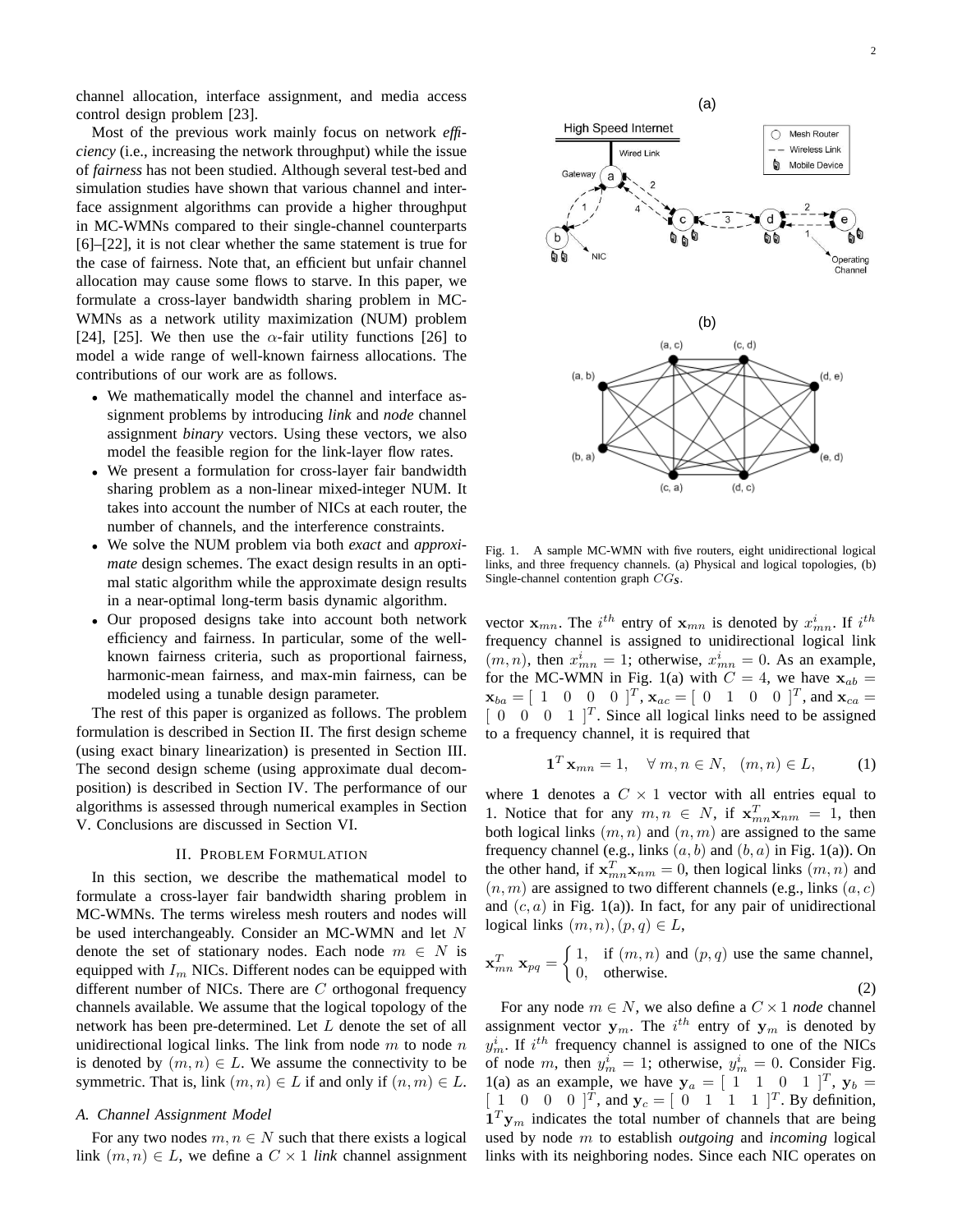a distinct frequency channel,  $\mathbf{1}^T \mathbf{y}_m$  cannot be larger than the total number of available NICs on node  $m$ . That is,

$$
\mathbf{1}^T \mathbf{y}_m \le I_m, \qquad \forall \ m \in N. \tag{3}
$$

The link and node channel assignment vectors are related. For each node  $m \in N$ , we have  $y_m^i = 1$  *if and only if there* exists  $n \in N$  such that either  $x_{mn}^i = 1$  or  $x_{nm}^i = 1$ ; otherwise,  $y_m^i = 0$ . The following Lemma, proved in Appendix A, mathematically models the desired correspondence between link and node channel assignment vectors:

*Lemma 1:* For each  $m \in N$ , and any  $i \in \{1, \ldots, C\}$ ,

$$
0 \leq y_m^i \leq \sum_{n \in N, (m,n) \in L} x_{mn}^i + \sum_{n \in N, (n,m) \in L} x_{nm}^i
$$
 (4)

$$
x_{mn}^i \le y_m^i \le 1, \qquad \forall n \in N, (m, n) \in L, \tag{5}
$$

$$
x_{nm}^i \le y_m^i \le 1, \qquad \forall n \in N, (n, m) \in L. \tag{6}
$$

The link and node channel assignment vectors together provide all the required information to assign channels. They also implicity show how the *interfaces* should be assigned. For example, given  $y_a = [1 \ 1 \ 0 \ 1]^T$ , we assign channel 1 to the first NIC, channel 2 to the second NIC, and channel 4 to the third NIC of node a. Since  $\mathbf{x}_{ab} = \mathbf{x}_{ba} = \begin{bmatrix} 1 & 0 & 0 & 0 \end{bmatrix}^T$ ,  $\mathbf{x}_{ac} = [0 \ 1 \ 0 \ 0 \ ]^T$ , and  $\mathbf{x}_{ca} = [0 \ 0 \ 0 \ 1 \ ]^T$ , node a uses its first NIC to establish both links  $(a, b)$  and  $(b, a)$ , its second NIC to establish  $(a, c)$ , and its third NIC to establish  $(c, a)$ .

We stack up all link channel assignment vectors and denote the obtained vector by x. Similarly, we stack up all node channel assignment vectors and denote the obtained vector by y. A *channel assignment strategy*, denoted by  $\langle x, y \rangle$ , is defined as determining vector  $x_{mn}$  for all links  $(m, n) \in L$ , and vector  $y_m$  for all nodes  $m \in N$ . Given an MC-WMN logical topology, a channel assignment strategy  $\langle x, y \rangle$  is called *feasible*, if conditions (1) and (3)-(6) hold. The set of all feasible channel assignment strategies is denoted by Ψ.

## *B. Interference Model*

In an MC-WMN, two logical links  $(m, n), (p, q) \in L$  are defined to *mutually interfere* with each other whenever both of the following conditions hold:

- 1) The logical links operate over the same frequency channel (i.e.,  $\mathbf{x}_{mn}^T \mathbf{x}_{pq} = 1$ ), and
- 2) The sender/receiver of one link is within the interference range of the sender/receiver of the other link.

To model the interference, we construct a *link-layer flow contention graph* (or simply contention graph [27]). In a contention graph, vertices correspond to the logical links. There is an edge between two vertices if the corresponding logical links mutually interfere with each other and cannot be active simultaneously. The contention graph depends on the assigned channels. Given  $\langle x, y \rangle$ , the corresponding contention graph is denoted by  $CG_{\langle \mathbf{x}, \mathbf{y} \rangle}$ .

Consider a feasible channel assignment strategy that assigns all links to the first channel (i.e.,  $\mathbf{x}_{mn} = \mathbf{y}_m = [1 \ 0 \ \cdots \ 0]^T$ for all  $m, n \in N$  such that  $(m, n) \in L$ ). The corresponding contention graph is a *single-channel contention graph* and is denoted by CG*S*. The single-channel contention graph for the MC-WMN in Fig. 1(a) is shown in Fig. 1(b).

Although the vertices in  $CG_{\langle x,y \rangle}$  and  $CG_S$  are the same, for a general channel assignment strategy  $\langle x, y \rangle$ ,  $CG_{\langle x, y \rangle}$  may have fewer edges than CG*S*. Thus,

$$
CG_{\langle \mathbf{x}, \mathbf{y} \rangle} \subseteq CG_S, \quad \forall \langle \mathbf{x}, \mathbf{y} \rangle \in \Psi. \tag{7}
$$

Given  $CG_{\langle \mathbf{x}, \mathbf{y} \rangle}$ , we can identify all of its maximal cliques<sup>1</sup>. The links which correspond to the vertices of a maximal clique cannot be active simultaneously [27]–[29]. Let  $\mathbb{Q}_{\langle \mathbf{x}, \mathbf{y} \rangle}$  denote the set of all maximal cliques in  $CG_{\langle x,y \rangle}$ . The number of maximal cliques is denoted by  $|\mathbb{Q}_{\langle x,y\rangle}|$ . For notation simplicity, we enumerate the maximal cliques. The  $i^{th}$  maximal clique of  $CG_{\langle \mathbf{x}, \mathbf{y} \rangle}$  is denoted by  $Q_{\langle \mathbf{x}, \mathbf{y} \rangle}^i$ . The set of vertices that form  $Q^i_{\langle \mathbf{x},\mathbf{y}\rangle}$  is denoted by  $V^i_{\langle \mathbf{x},\mathbf{y}\rangle}$ . Note that  $V^i_{\langle \mathbf{x},\mathbf{y}\rangle} \subseteq L$ .

Let  $f_{mn} > 0$  denote the *normalized* link-layer flow rate on logical link  $(m, n) \in L$  (i.e., the proportion of time that link  $(m, n)$  is active). For notation simplicity, we stack up all link-layer flow rates and denote the obtained vector by f. Since flows within the same maximal clique cannot transmit simultaneously, we have the following clique capacity constraint [27]–[29]:

$$
\sum_{p,q:\ (p,q)\in V^i_{\langle \mathbf{x},\mathbf{y}\rangle}} f_{pq} \leq 1, \quad \forall \ i: Q^i_{\langle \mathbf{x},\mathbf{y}\rangle} \in \mathbb{Q}_{\langle \mathbf{x},\mathbf{y}\rangle}. \tag{8}
$$

Recall that the contention graph  $CG_{\langle x,y \rangle}$  depends on selected channel assignment strategy. Any changes in  $\langle x, y \rangle$ will cause changes in  $CG_{\langle x,y \rangle}$  and the set of its maximal cliques  $\mathbb{Q}_{\langle x,y\rangle}$ . This will result in changes in structure and number of inequalities in (8). Therefore, the current form of clique capacity constraint in (8) cannot be used to formulate an optimization-based channel assignment problem where x and y are optimization variables. The following theorem can overcome this problem.

*Theorem 1:* Given  $\langle x, y \rangle \in \Psi$ , the feasible region formed by constraint (8) is equivalent to the feasible region formed by the following constraint,

$$
\sum_{p,q:\ (p,q)\in V_S^i} \mathbf{x}_{mn}^T \mathbf{x}_{pq} f_{pq} \le 1, \quad \forall \ i:\ Q_S^i \in \mathbb{Q}_S, \forall \ m,n \in N, (m,n) \in V_S^i
$$
 (9)

where  $\mathbb{Q}_s$ ,  $Q_s^i$ , and  $V_s^i$  denote the set of maximal cliques, the  $i<sup>th</sup>$  maximal clique, and the set of vertices in the  $i<sup>th</sup>$  maximal clique of the single-channel contention graph, respectively.

The proof of the above theorem is given in Appendix B. Note that the number of constraints in (8) and (9) are not the same. Depending on  $\langle x, y \rangle$ , the number of inequalities in (8) can *vary* from  $|Q_S|$  to  $\frac{|L|}{2}$ . However, the number of inequalities in (9) is *fixed* and is equal to  $\sum_{i=1}^{\lvert Q_5 \rvert} |V_5^i|$ . In addition, all the inequalities in (8) are maximal clique constraints; while there may be some inequalities in (9) that are just clique (but not maximal clique) constraints.

As an example, consider CG*<sup>S</sup>* in Fig. 1(b). Two maximal cliques are recognized:  $V_s^1 = \{(a, b), (b, a), (a, c), (c, a), (c, d),\}$  $(d, c)$ } and  $V_S^2 = \{(a, c), (c, a), (c, d), (d, c), (d, e), (e, d)\}.$ They form  $|V_s^1| + |V_s^2| = 12$  inequalities in (9). If we assign the frequency channels as shown in Fig. 1(a), then we have:  $f_{ac} + f_{de} \leq 1$ ,  $f_{ca} \leq 1$ ,  $f_{cd} + f_{dc} \leq 1$ , and  $f_{ed} \leq 1$ .

 $<sup>1</sup>A$  clique of a graph is a complete subgraph of the graph. Each clique is</sup> either a maximal clique or a subgraph of a maximal clique.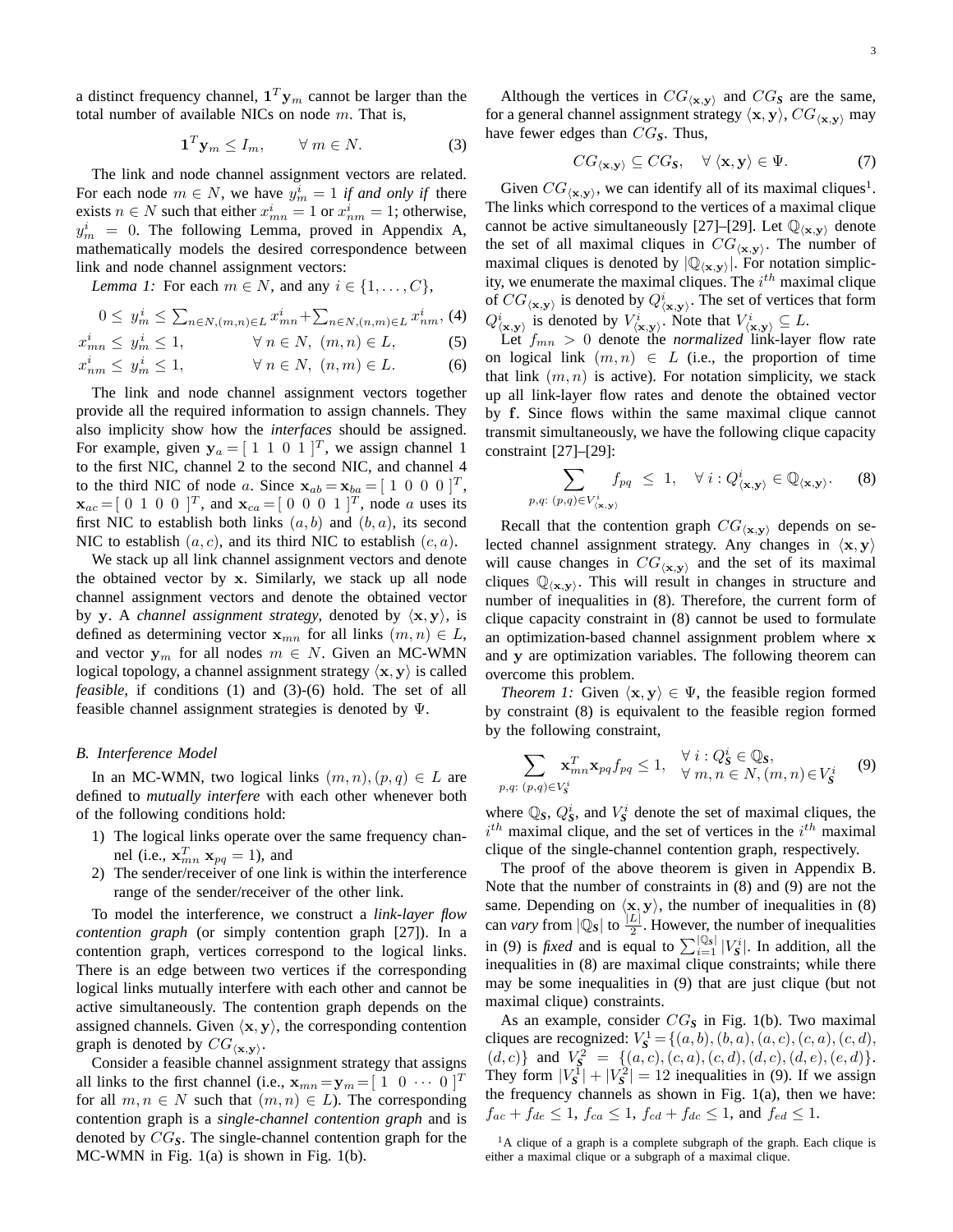## *C. Cross-Layer Fair Bandwidth Sharing Problem*

The model in (1)-(9) can be used in various cross-layer designs. In this paper, we extend the fair bandwidth sharing framework in [27] to obtain two cross-layer fair bandwidth sharing algorithms for MC-WMNs. Given an MC-WMN logical topology with  $|N|$  nodes and  $|L|$  links, C orthogonal channels,  $I_m$  NICs per each router  $m \in N$ ,  $CG_S$  and the set of its maximal cliques Q*S*, our objective is to choose the normalized link-layer flow rates, and assign channels and interfaces, so as to solve the following NUM problem:

$$
\begin{aligned}\n\mathbf{maximize}_{f>0, \ \langle \mathbf{x}, \mathbf{y} \rangle \in \Psi} & \sum_{m,n: \ (m,n) \in L} U_{mn}(\kappa f_{mn}) \\
\mathbf{subject to} & \sum_{p,q: \ (p,q) \in V_{\mathcal{S}}} \mathbf{x}_{mn}^T \mathbf{x}_{pq} f_{pq} \le 1, \ \ \forall \ n, n \in N, \ (m,n) \in V_{\mathcal{S}}^i \\
& \tag{10}\n\end{aligned}
$$

where  $\kappa$  denotes the *nominal* link-layer data rate in bits per second, and  $U_{mn}$  is a continuously differentiable, increasing, and strictly concave utility function. Some of the popular utility functions are as follows [26]:

$$
U_{mn}(\kappa f_{mn}) = \begin{cases} (1 - \alpha)^{-1} (\kappa f_{mn})^{1 - \alpha}, & \text{if } \alpha \neq 1, \\ \log(\kappa f_{mn}), & \text{otherwise.} \end{cases}
$$
 (11)

where  $\alpha > 0$  is the *fairness* parameter. If  $\alpha = 1$ , then proportional fairness among link-layer flows is obtained;  $\alpha =$ 2 corresponds to harmonic mean fairness; and  $\alpha \rightarrow \infty$ corresponds to max-min fairness.

## III. DESIGN I: EXACT BINARY LINEARIZATION

Problem (10) is a non-linear mixed-integer problem and is not easy to solve. Note that:

- 1) It has real variables f and binary variables x and y.
- 2) It has mixed binary-real *cubic* constraints.

After relaxing the binary constraints, problem (10) is still non-convex. Thus, even the relaxed problem cannot be easily solved. In this section, we present some binary linearization techniques to obtain the global optimal solution of the NUM problem (10) in a static and centralized manner.

Let  $E_S$  denote the set of all edges in  $CG_S$ . We denote  $e_{pq}^{mn} \in$  $E_S$  if there is an edge between vertices  $(m, n)$  and  $(p, q)$ . The cubic constraint in (10) can be *linearized* as follows:

*Step 1*: For each pair of logical links  $(m, n), (p, q) \in L$ such that  $e_{pq}^{mn} \in E_S$ , we define a  $C \times 1$  *auxiliary* link channel assignment vector  $\mathbf{u}_{pq}^{mn}$  as follows:

$$
\mathbf{u}_{pq}^{mn} = \mathbf{x}_{mn} \circ \mathbf{x}_{pq},\tag{12}
$$

where  $\circ$  denotes the Hadamard product<sup>2</sup>. From (12) we have,  $\mathbf{x}_{mn}^T$   $\mathbf{x}_{pq}$  =  $\mathbf{1}^T$   $\mathbf{u}_{pq}^{mn}$ . Notice that  $\mathbf{x}_{mn}^T$   $\mathbf{x}_{pq}$  is quadratic while  $\mathbf{1}^T \mathbf{u}_{pq}^{mn}$  is linear. Since  $\mathbf{x}_{mn}$ ,  $\mathbf{x}_{pq}$ , and  $\mathbf{u}_{pq}^{mn}$  are  $C \times 1$ binary vectors, eq. (12) is equivalent to the following linear constraints (see Appendix C):

$$
\mathbf{x}_{mn} + \mathbf{x}_{pq} - \mathbf{u}_{pq}^{mn} \le 1,
$$
  

$$
-\mathbf{x}_{mn} - \mathbf{x}_{pq} + 2\mathbf{u}_{pq}^{mn} \le 0.
$$
 (13)

<sup>2</sup>The Hadamard product of two  $C \times 1$  vectors  $\boldsymbol{a}$  and  $\boldsymbol{b}$  is a  $C \times 1$  vector whose  $i^{\text{th}}$  entry is the product of the  $i^{\text{th}}$  entry of  $\boldsymbol{a}$  and the  $i^{\text{th}}$  entry of  $\boldsymbol{b}$ .

For notation simplicity, we stack up all vectors  $\mathbf{u}_{pq}^{mn}$  as  $\mathbf{u}$ . A *linearized* channel assignment strategy, denoted by  $\langle x, y, u \rangle$ , is defined as determining  $\mathbf{x}_{mn}$  for all links  $(m, n) \in L$ ,  $\mathbf{u}_{pq}^{mn}$ for all links  $(m, n), (p, q) \in L$  such that  $e_{pq}^{mn} \in E_S$ , and  $\overline{y}_m$ for all nodes  $m \in N$ . A linearized strategy  $\langle \mathbf{x}, \mathbf{y}, \mathbf{u} \rangle$  is *feasible* if  $\langle x, y \rangle \in \Psi$  and condition (13) holds. The set of all feasible linearized channel assignment strategies is denoted by Φ.

*Step 2*: For each pair of logical links  $(m, n), (p, q) \in L$  such that  $e_{pq}^{mn} \in CG_S$ , we define an *auxiliary* real scalar variable  $z_{pq}^{mn}$  as follows:

$$
z_{pq}^{mn} = \mathbf{x}_{mn}^T \mathbf{x}_{pq} f_{pq} = (\mathbf{1}^T \mathbf{u}_{pq}^{mn}) f_{pq}.
$$
 (14)

Since  $\mathbf{1}^T \mathbf{u}_{pq}^{mn}$  is a binary scalar and the normalized linklayer flow  $f_{pq}$  is upper bounded by one, eq. (14) is equivalent to the following linear constraints (see Appendix C):

$$
0 \leq z_{pq}^{mn} \leq f_{pq}, \tag{15}
$$

$$
f_{pq}-1+\mathbf{1}^T\mathbf{u}_{pq}^{mn} \leq z_{pq}^{mn} \leq \mathbf{1}^T\mathbf{u}_{pq}^{mn}.
$$
 (16)

We stack up all scalars  $z_{pq}^{mn}$  and denote the obtained vector by z. Combining steps 1 and 2, problem (10) is *equivalent* (cf. [30, pp. 130]) to the following problem:

**maximize**<br>  $f > 0$ ,  $z \ge 0$ ,<br>  $\langle x, y, u \rangle \in \Phi$  $\sum$  $m,n:$   $(m,n) \in L$  $U_{mn}(\kappa f_{mn})$ 

$$
\begin{aligned}\n\text{subject to} & \sum_{p,q:\ (p,q)\in V_3^i} z_{pq}^{mn} \le 1, \qquad \forall i: Q_S^i \in \mathbb{Q}_S, \\
& \forall m, n \in N, \ (m,n) \in V_S^i, \\
& z_{pq}^{mn} \le f_{pq}, \qquad \qquad \forall m, n, p, q: e_{pq}^{mn} \in E_S, \\
& f_{pq} - 1 + \mathbf{1}^T \mathbf{u}_{pq}^{mn} \le z_{pq}^{mn}, \quad \forall m, n, p, q: e_{pq}^{mn} \in E_S, \\
& z_{pq}^{mn} \le \mathbf{1}^T \mathbf{u}_{pq}^{mn} \qquad \qquad \forall m, n, p, q: e_{pq}^{mn} \in E_S.\n\end{aligned}
$$
\n
$$
(17)
$$

By relaxing the binary constraints on x, y, and u, problem (17) becomes a convex problem. There exist several efficient algorithms to solve convex problems [30]. By solving the relaxed problem, we can obtain the upper and lower bounds that are required in branch and bound algorithm [31, pp. 577- 580]. By using branch and bound, we can find the global optimal solution of the mixed-integer problem in (17). Since problems (10) and (17) are equivalent, the global optimal solution of the mixed-integer problem in (10) is also readily found.

## IV. DESIGN II: APPROXIMATE DUAL DECOMPOSITION

The exact binary linearization scheme in Section III helps us to find the optimal solution of the NUM problem (10) in a static and centralized manner. In this section, we propose an alternative but approximate design which is more practical.

Consider the *dual* problem of the *primal* problem (10):

$$
\underset{\rho \ge 0}{\text{minimize}} D(\rho) \tag{18}
$$

 $\sim$ |

with partial dual function

$$
D(\rho) = \underset{\substack{\mathbf{f} > 0, \\ \langle \mathbf{x}, \mathbf{y} \rangle \in \Psi}}{\operatorname{maximize}} \left[ \sum_{m,n: (m,n) \in L} U_{mn}(\kappa f_{mn}) + \sum_{i=1}^{|\mathbb{Q}_S|} U_{mn}(\kappa f_{mn}) \right]
$$
\n
$$
\sum_{m,n: (m,n) \in V_S^i} \rho_{mn}^i \left( 1 - \sum_{p,q: (p,q) \in V_S^i} \mathbf{x}_{mn}^T \mathbf{x}_{pq} f_{pq} \right) , \tag{19}
$$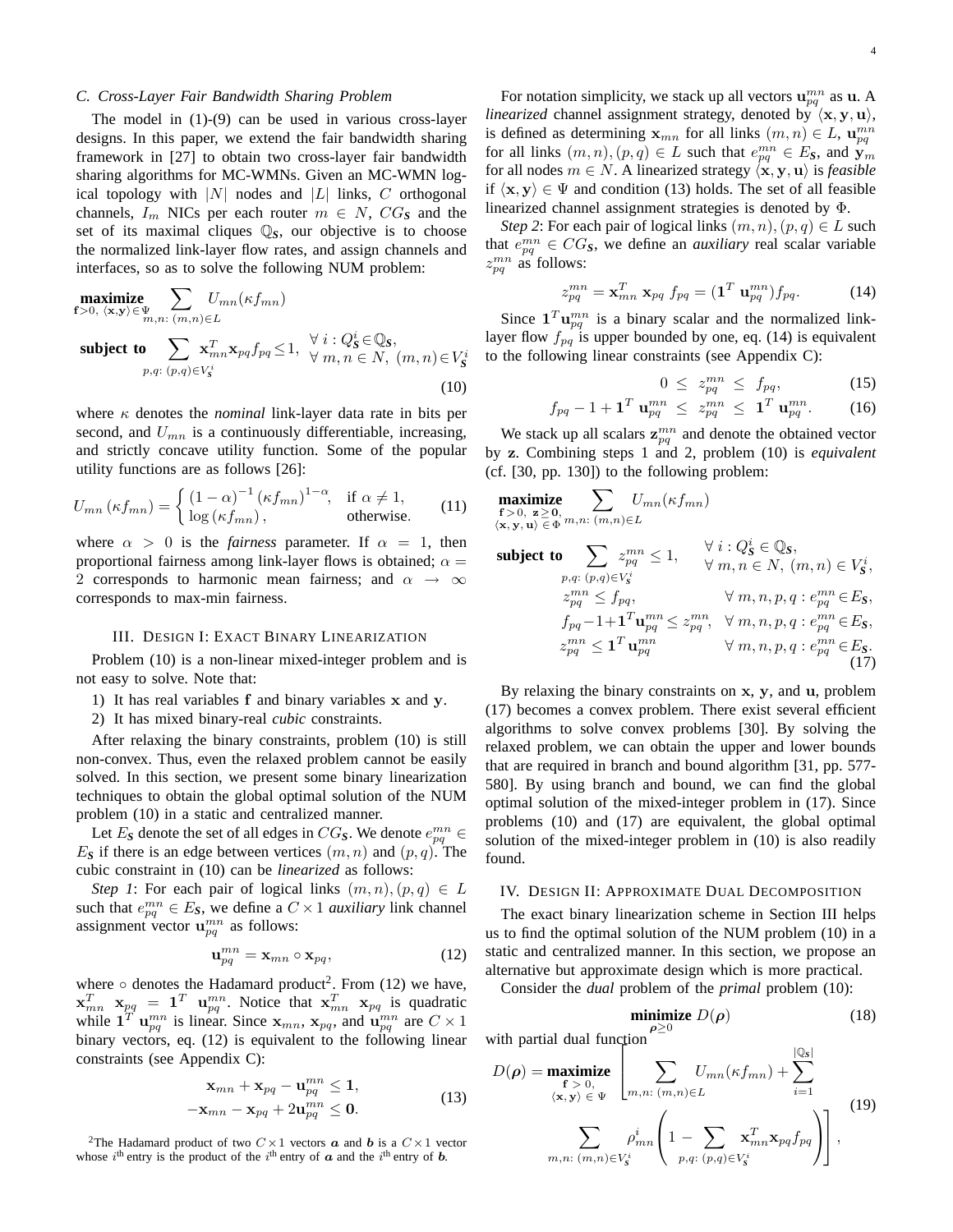where we relaxed the clique capacity constraint in  $(10)$ . The Lagrangian multiplier for the clique capacity constraint associated with clique  $Q_S^i \in \mathbb{Q}_S$  and vertex  $(m, n) \in V_S^i$  is denoted by  $\rho_{mn}^i$ . For notation simplicity, we stacked up all Lagrangian multipliers and denoted the obtained vector by  $\rho$ . Our proposed joint algorithms are shown in Algorithm 1 and Algorithm 2 where  $\left[x\right]_a^b = \max\left(\min\left(x, b\right), a\right)$ . We make the following assumptions:

- 1) The normalized link-layer flow rates and the Lagrangian multipliers are updated distributively and asynchronously every  $T_{MAC}$  time units using Algorithm 1.
- 2) The channels are updated every  $T_{CI}$  time units using Algorithm 2 in a centralized fashion.
- 3) The time interval  $T_{MAC} \ll T_{CI}$ .



 $\exists n, q \in N, e_{pq}^{mn} \in E_S.$ 

Consider the time interval between two consecutive channel updates (i.e., the period of length  $T_{CI}$  time units right after any channel assignment performed by Algorithm 2). During this period, Algorithm 1 is just a fair MAC [27] over *fixed* channels and *fixed* interfaces. Given  $x$  and  $\rho$  as constants, line 2 of Algorithm 1 selects  $f_{mn}$  to maximize the dual objective function in (19). Line 5 of Algorithm 1 also updates Lagrangian multiplier  $\rho_{mn}^i$  using sub-gradient method [31] where parameter  $\xi$  is a constant stepsize. We can interpret the Lagrangian multipliers as *clique contention prices* to regulate between the supply and the demand. From line 5 in Algorithm 1, if the demand  $\sum_{(p,q)\in V_s^i} x_{mn}^T x_{pq} f_{pq}$  exceeds the supply (that is 1), the price  $\rho_{mn}^i$  will increase. The prices are then used to adjust the flow rates in the next iteration. If  $T_{CI}$  is large enough, stepsize ξ is small enough, and *asynchronism* measure is bounded<sup>3</sup>, then the convergence of Algorithm 1 is guaranteed [32, pp 527-535]. That is, before the new channels are being assigned by Algorithm 2 in its next iteration, Algorithm 1 will reach its stationary point. The fair MAC in Algorithm 1 can be implemented by modifying the contention window size adjustment mechanism within the IEEE 802.11 Distributed Coordination Function (DCF) as shown in [33].

Now consider the channel assignment scheme in Algorithm 2. We first gather the information about all flow rates and all Lagrangian multipliers every  $T_{CI}$  time units in a pre-authorized node (e.g., one of the gateways).

#### **Algorithm 2** *Executed by a pre-authorized gateway*

1: Gather the information on f and  $\rho$  from all nodes  $m \in N$ . 2: **For**  $\forall m, n, p, q : (m, n), (p, q) \in L$  **do** 3: **If**  $e_{pq}^{mn} \in E_S$  **then** 4:  $\omega_{pq}^{mn}:=\frac{1}{2}\left(f_{mn}+f_{pq}\right)\left(\sum_{i:(m,n),(p,q)\in V_{\mathcal{S}}^i}\,\rho_{pq}^i\right)$ 5: **else** 6:  $\omega_{pq}^{mn} := 0$ 7: **End if** 8: **End** 9:  $d := \sum_{m,n,p,q:(m,n),(p,q)\in L} \omega_{pq}^{mn}(\mathbf{x}_{mn}^T\mathbf{x}_{pq})$ 10:  $\langle \tilde{\mathbf{x}}, \tilde{\mathbf{y}}, \tilde{\mathbf{u}} \rangle := \text{argmin}$  $\langle \tilde{\mathbf{x}}, \tilde{\mathbf{y}}, \tilde{\mathbf{u}} \rangle \! \in \! \Phi$  $\sum_{m,n,p,q:(m,n),(p,q)\in L}^{m}\omega_{pq}^{mn}({\bf 1}^T\tilde{\bf u}_{pq}^{mn})$ 11:  $\tilde{d} := \sum_{m,n,p,q:(m,n),(p,q)\in L} \omega_{pq}^{mn}(\tilde{\mathbf{x}}_{mn}^T \tilde{\mathbf{x}}_{pq})$ 12: **With** probability  $\left[ \delta \left( \frac{d}{\tilde{d}} - 1 \right) \right]_0^1$  **do** 13:  $\langle \mathbf{x}, \mathbf{y} \rangle := \langle \tilde{\mathbf{x}}, \tilde{\mathbf{y}} \rangle$ 14: Inform  $\langle \mathbf{x}, \mathbf{y} \rangle$  to all nodes  $m \in N$ . 15: **End** 16:  $\delta := \delta/2$ .

Then, we select the linearized channel assignment strategy that minimizes  $\sum_{m,n,p,q:(m,n),(p,q)\in L} \omega_{pq}^{mn}(\mathbf{1}^T\mathbf{u}_{pq}^{mn}) =$  $\sum_{m,n,p,q:(m,n),(p,q)\in L} \omega_{pq}^{mn}(\mathbf{x}_{mn}^T\mathbf{x}_{pq})$  where  $\omega_{pq}^{mn}$  is as in lines 3-7. Recall that the Lagrangian multipliers can be interpreted as clique contention prices and  $x_{mn}^T x_{pq}$  indicates whether links  $(m, n)$  and  $(p, q)$  mutually interfere with each other. Thus, we can interpret  $\omega_{pq}^{mn}$  as the *interference cost* of having the logical links  $(m, n)$  and  $(p, q)$  operate over the same frequency channel. By definition, the interference cost is high if the interfering links are highly loaded and belong to highly contended maximal cliques. In the linear binary optimization problem in line 10, we minimize the aggregate interference cost across the network. The optimal solution of aggregate interference cost minimization problem (i.e.,  $\langle \tilde{\mathbf{x}}, \tilde{\mathbf{y}}, \tilde{\mathbf{u}} \rangle$ ) in line 10) is taken into account with probability  $\delta(d/d-1)$  bounded between 0 and 1. Notice that  $d$  (in line 9) is always greater than or equal to  $\tilde{d}$  (in line 11). Since parameter  $\delta$  is decreasing (see line 16), the probability of switching to new channel assignment strategies will gradually decrease through iterations. That is, Algorithm 2 becomes less willing to make changes in the assigned channels as time goes by. This will guarantee the convergence. To further explain how Algorithm 2 works, we present the following two Lemmas.

*Lemma 2:* Let  $Q_S^i$  and  $Q_S^j$  be two arbitrary maximal cliques in  $CG_S$ . For any links  $(m, n), (p, q) \in L$ , we have:  $(m, n) \in$  $V_s^i$  and  $(p, q) \in V_s^j$ . Given the assigned channels  $\langle \mathbf{x}, \mathbf{y} \rangle$ , if

$$
V_{\mathbf{S}}^{i} \setminus \left\{ (l,k) : \mathbf{x}_{mn}^{T} \mathbf{x}_{lk} = 0 \right\} \subset V_{\mathbf{S}}^{j} \setminus \left\{ (l,k) : \mathbf{x}_{pq}^{T} \mathbf{x}_{lk} = 0 \right\}
$$
(20)

then

$$
\sum_{l,k:(l,k)\in V_{\mathcal{S}}^i} \mathbf{x}_{mn}^T \mathbf{x}_{lk} f_{lk} < \sum_{l,k:(l,k)\in V_{\mathcal{S}}^j} \mathbf{x}_{pq}^T \mathbf{x}_{lk} f_{lk}
$$
(21)

and

$$
\lim_{t \to \infty} \rho_{mn}^i(t) = 0. \tag{22}
$$

<sup>&</sup>lt;sup>3</sup>The asynchronism measure of distributed Algorithm 1 is bounded if there exists a positive finite B such that each node  $m \in N$  executes Algorithm 1 at least once during any interval of length  $B$  time units. In addition, the information is used by each node for executing Algorithm 1 is outdated (e.g., because of communication delay) by at most  $B$  time units [32, pp. 481].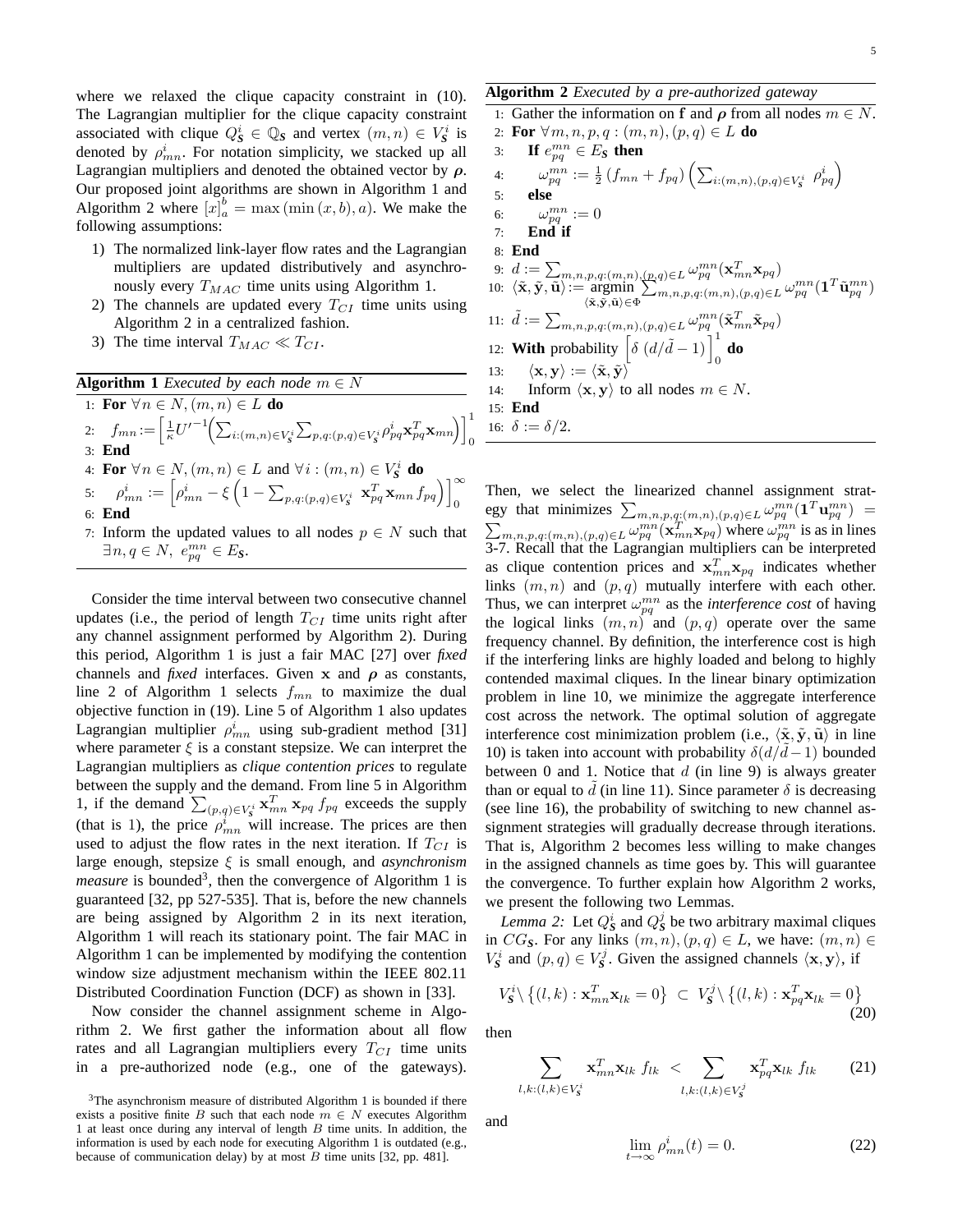The proof of Lemma 2 is given in Appendix D. From (22), if  $T_{CI}$  is large enough, then the contention prices converge to zero for those cliques that are *not* maximal cliques of  $CG_{\langle x,y \rangle}$ .

*Lemma 3:* For arbitrary links  $(m, n), (p, q) \in L$  such that  $e_{pq}^{mn} \in E_S$ , if  $\mathbf{x}_{mn}^T \mathbf{x}_{pq} = 1$  and  $\rho_{mn}^i(0) = \rho_{pq}^i(0)$ , then

$$
\rho_{mn}^i(t) = \rho_{pq}^i(t), \quad \forall \ i : (m, n), (p, q) \in V_S^i, \ \forall \ t \ge 0. \tag{23}
$$

The proof of Lemma 3 is given in Appendix E. For arbitrary logical links  $(m, n), (p, q) \in L$  such that  $e_{pq}^{mn} \in E_S$ , we have:

$$
\omega_{pq}^{mn} = \frac{1}{2} \sum_{i:(m,n),(p,q)\in V_{\mathcal{S}}^i} \left( \rho_{pq}^i f_{mn} + \rho_{pq}^i f_{pq} \right)
$$
  
= 
$$
\frac{1}{2} \sum_{i:(m,n),(p,q)\in V_{\mathcal{S}}^i} \left( \rho_{mn}^i f_{pq} + \rho_{pq}^i f_{mn} \right),
$$
 (24)

where the first equality comes from line 3 of Algorithm 1 and the second equality results from Lemma 3. From (12), (24), and the fact that  $\mathbf{x}_{mn}^T \mathbf{x}_{pq} = \mathbf{x}_{pq}^T \mathbf{x}_{mn}$ , we have

$$
\sum_{m,n,p,q:(m,n),(p,q)\in L} \omega_{pq}^{mn} \left( \mathbf{1}^T \mathbf{u}_{pq}^{mn} \right) = \sum_{i=1}^{|\mathbb{Q}_S|} \sum_{m,n:(m,n)\in V_S^i} \rho_{mn}^i \left( \sum_{p,q:(p,q)\in V_S^i} \mathbf{x}_{mn}^T \mathbf{x}_{pq} f_{pq} \right).
$$
 (25)

This implies that solving the aggregate interference cost minimization problem in line 10 of Algorithm 2 is indeed the same as selecting a feasible channel assignment strategy which maximizes the dual objective function in (19). In summary, both Algorithms 1 and 2 try to solve the dual problem of the primal NUM problem in (10). Algorithm 1 selects optimal f and  $\rho$  while x and y are assumed to be fixed. On the other hand, Algorithm 2 selects optimal x and y while assuming f and  $\rho$  are fixed. The optimality of joint Algorithms 1 and 2 is not guaranteed. We will investigate the sub-optimality of the solutions and their effects on network performance in Section V. In Appendix F, we also provide a simple and efficient heuristic algorithm to solve the interference cost minimization problem (line 10 of Algorithm 2). Using this heuristic, Design II can easily be applied to large-scale MC-WMNs.

## V. NUMERICAL EXAMPLES

In this section, we evaluate the performance of our proposed cross-layer designs. In the model, the size of the network field is  $500m \times 500m$ . Ten different random scenarios are considered. In each scenario, the WMN consists of twenty wireless mesh routers that are arbitrarily located in the field. Unless stated otherwise, the routers are equipped with four NICs (i.e.,  $I = 4$ ) and there are five orthogonal frequency channels available (i.e.,  $C = 5$ ). The communication and interference ranges are 100 m and 150 m, respectively. For each scenario, there is a logical link between each pair of nodes if they are within the communication range of each other. One of the network scenarios (scenario number 1) that we used in our analysis is shown in Fig. 2.

The utility functions are selected as in (11). Unless stated otherwise, we set  $\alpha = 1$ . Recall that the logarithmic utility functions lead to proportional fairness among the link-layer flow rates. For the second design, we have:  $T_{MAC} = 1$ ,  $T_{CI} = 1500, \xi = 0.01, \kappa = 11$  Mbps, and  $B = 5$ . Note that depending on the selected value for the stepsize  $\xi$  and the value of the asynchronism measure  $B$ , the channel update



Fig. 2. Scenario number 1: A wireless mesh network with 20 nodes, 46 unidirectional logical links.

interval  $T_{CI}$  should be large enough to let the fair MAC (i.e., Algorithm 1) reach its steady state. At time  $t = 0$ , we set  $\delta = 10$ . Later, we reduce  $\delta$  by half every  $T_{CI}$  time units (as shown in line 16 of Algorithm 2). We use Algorithm 3 with  $K = 25$  (see Appendix F) to solve the aggregate network interference cost minimization problem (see Section IV). All NICs initially (i.e., at  $t = 0$ ) are assigned to a single channel.

Fig. 3 shows the evolution of the network utility for scenario number 1. We see that, after only four channel/interface update intervals, the utility reaches 99.46% of its optimal value. Later on, there is only one more slight channel/interface adjustment (at  $t = 9000$ ) before the system reaches its steady state.

The achieved network utilities for the ten different random scenarios are shown in Fig. 4. We see that the proposed MC-WMN deployments significantly increase the network utility in all scenarios. On average, the second (i.e., approximate) design scheme is able to find the near optimal solutions with 99.6 % optimality. Recall that the second design scheme is simple to implement and its signalling overhead is not significant.

To evaluate the network performance, two metrics are considered: 1) *network throughput*, and 2) *fairness index*.



Fig. 3. Evolution of network utility for scenario number 1.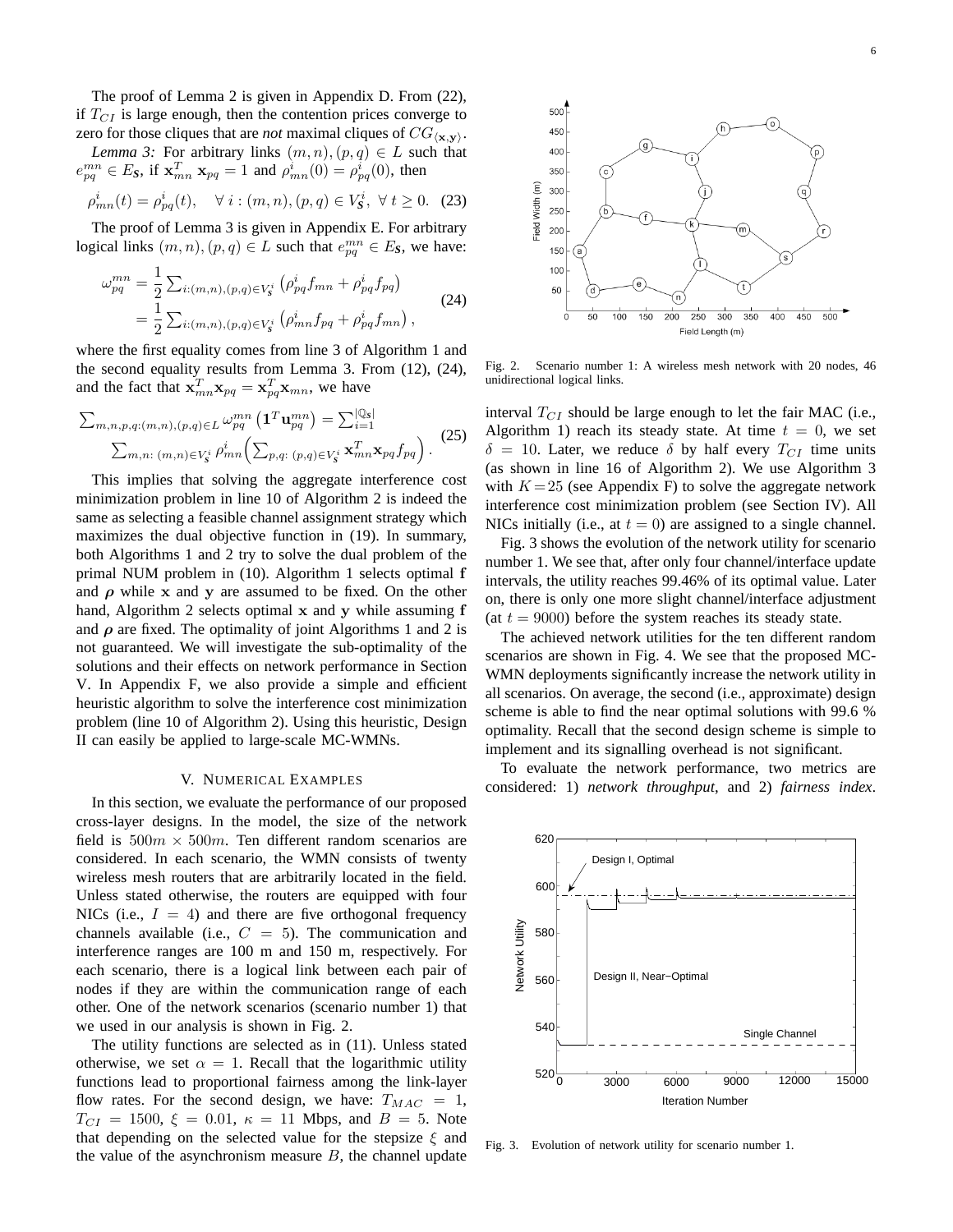

Fig. 4. Network utility for ten different random scenarios. Each router is equipped with 4 NICs and there are 5 orthogonal frequency channels available. On average, the second (i.e., approximate) design scheme is able to find near optimal solutions with 99.6 % optimality. The average utility improvement compared to single-channel case is 12.5 %.

The network throughput is the aggregate actual link-layer flow rate across all logical links in bits per second. That is,  $\sum_{m,n:(m,n)\in L}$   $\kappa$   $f_{mn}$ . The fairness index is a dimensionless metric between zero and one. It is defined as [34]:  $(\sum_{m,n:(m,n)\in L} f_{mn})^2/(|L|\sum_{m,n:(m,n)\in L} (f_{mn})^2)$ . The higher the fairness index, the more fair the rate allocation is.

Fig. 5 shows the network throughput and fairness index when the number of NICs varies between 2 and 4 and the number of orthogonal channels varies from 1 to 5. Each point is the average of the measurements for all ten scenarios. We can see that when each router is equipped with 3 NICs and there are 5 orthogonal channels available, the network throughput and fairness index increase by 242% and 3.4%, respectively, compared to the single-channel case. If each router is equipped with four NICs (i.e.,  $I = 4$ ), then the network throughput and fairness index further increase by 5% and 0.4%, respectively.

Results from Fig. 5 show that our proposed designs can lead to MC-WMN deployments which are not only more efficient but also more fair compared to their single-channel counterparts. Fig. 6 clarifies this issue in more details. In this figure, the average network throughput and the average fairness index across all ten topologies are shown when the number of channels varies from 1 to 12. Each wireless mesh router is equipped with enough NICs so that the only resource limitation is the number of available channels. We can see that the fairness index increases smoothly as the number of available channels increases. To examine whether there is a similar trend for every channel and interface assignment algorithm, we consider the *load-aware* algorithm [18] which is a centralized long-term dynamic channel and interface assignment scheme. By monitoring the amount of traffic being transmitted over each frequency channel, the load-aware algorithm assigns the channel with minimum usage within the neighborhood of each logical link. We implemented the load-aware algorithm jointly with the fair MAC [27]. To make the comparison consistent, channels and interfaces are updated every 1500 intervals as



Fig. 5. Impact of available network resources: (a) Aggregate network throughput, (b) Fairness index.

in our second design scheme. We can see that the average network throughput is almost the same for both load-aware and our proposed schemes (see Fig. 6(a)); however, our proposed design is more fair (see Fig. 6(b)). In some cases (i.e., for  $C = 2, 3, 4, 5,$  and 6), the MC-WMN is even less fair than the single-channel WMN when the load-aware algorithm is being used. Note that by increasing the number of available channels, (e.g.,  $C > 7$ ), achieving fairness becomes trivial due to the availability of sufficient resources.

As stated in Section II-C, different fairness criteria can be taken into account by tuning fairness parameter  $\alpha$ . Fig. 7 shows the network throughput and fairness index when  $C = 5$ ,  $I = 4$ , and utility parameter  $\alpha$  varies from 0.2 to 2. We can see that by increasing  $\alpha$ , the system becomes more fair but less efficient. As an example, we can achieve 24% higher fairness index by setting  $\alpha = 2$  (instead of  $\alpha = 0.2$ ), at the expense of reducing the network throughput by 6.8%. From the results in Fig. 7, we can also conclude that as  $\alpha$  decreases, the performance gain on fairness index becomes higher compared to the single-channel case.

#### VI. CONCLUSIONS

In this paper, we presented a formulation for cross-layer fair bandwidth sharing in MC-WMNs. We first modeled the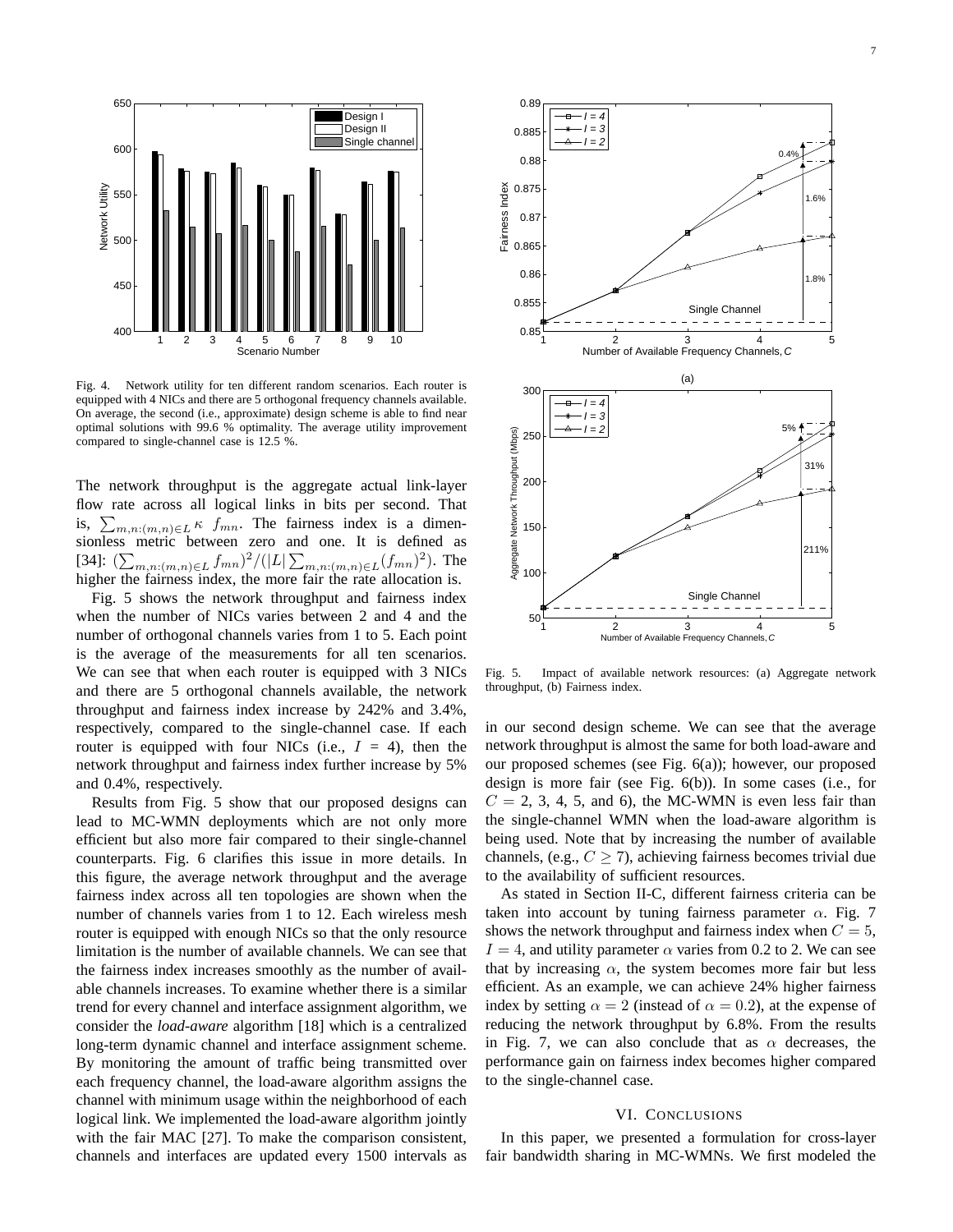

Fig. 6. Effects of varying the number of available frequency channels: (a) Aggregate network throughput, (b) Fairness index.

channel and interface assignment problems by introducing binary channel assignment and binary interface assignment vectors. We then obtained the feasible region of the link-layer flow rates as a function of the channel and interface assignment vectors. A cross-layer fair bandwidth sharing problem was then formulated as a non-linear mixed-integer network utility maximization problem. An optimal design, based on exact binary linearization techniques, was proposed which leads to a global maximum. A near-optimal design, based on approximate dual decomposition techniques, was also proposed which is more practical for implementation. Our proposed designs take into account both network efficiency and fairness. Some of the well-known fairness criteria, such as proportional fairness, harmonic-mean fairness, and max-min fairness, can also be modeled using a tunable design parameter.

#### **APPENDIX**

#### *A. Proof of Lemma 1*

Assume that node  $m \in N$  is assigned to establish  $K_{in}^i$ incoming and  $K_{out}^i$  outgoing logical links with its neighboring nodes over frequency channel  $i$ . Thus, constraint (4) can be re-written as  $0 \le y_m^i \le (K_{in}^i + K_{out}^i)$ . If  $K_{in}^i = K_{out}^i = 0$ , then constraint (4) becomes  $0 \le y_m^i \le 0$  and constraints (5)



Fig. 7. Effects of varying the fairness parameter: (a) Aggregate network throughput, (b) Fairness index.

and (6) become  $0 \leq y_m^i \leq 1$ . This implies that  $y_m^i = 0$ . If  $K_{in}^{i} \neq 0$  and  $K_{out}^{i} \neq 0$ , then constraints (4) and (5) become  $0 \le y_m^i \le K_{out}^i$  and  $1 \le y_m^i \le 1$ , respectively and constraint (6) becomes  $0 \leq y_m^i \leq 1$ . This implies that  $y_m^i = 1$ . In a similar way, we can show that if  $K_{in}^i = 0, K_{out}^i \neq 0$  or  $K_{in}^{i} \neq 0, K_{out}^{i} \neq 0$ , then constraints (4)-(6) result in  $y_{m}^{i} = 1$ .

## *B. Proof of Theorem 1*

Since (8) includes all maximal clique capacity constraints for  $CG_{\langle x,y \rangle}$  and each inequality in (9) is a clique (not necessarily a maximal clique) capacity constraint for  $CG_{\langle \mathbf{x}, \mathbf{y} \rangle}$ , then the feasible region formed by (8) is a subset of or equal to the feasible set formed by (9). We only need to prove that the reverse is also true. That is, the feasible region formed by (9) is a subset of or equal to the feasible region formed by (8). From (7) we have:

$$
\forall Q^i_{\langle \mathbf{x}, \mathbf{y} \rangle} \in \mathbb{Q}_{\langle \mathbf{x}, \mathbf{y} \rangle} \Rightarrow \exists Q^j_{\mathbf{S}} \in \mathbb{Q}_{\mathbf{S}} : Q^i_{\langle \mathbf{x}, \mathbf{y} \rangle} \subseteq Q^j_{\mathbf{S}} \quad (26)
$$

We refer to set  $Q_{\mathcal{S}}^j$  as the *parent* of set  $Q_{\langle \mathbf{x},\mathbf{y} \rangle}^i$ . In general, there may be more than one parent for set  $Q^i_{\langle \mathbf{x},\mathbf{y}\rangle}$ . Consider an arbitrary maximal clique  $Q^i_{\langle \mathbf{x}, \mathbf{y} \rangle}$  and one of its parents  $Q^j_{\mathcal{S}}$ . Let  $(m, n)$  be a logical link in  $\widetilde{Q}_{\langle \mathbf{x}, \mathbf{y} \rangle}^i$ . That is,  $(m, n) \in V_{\langle \mathbf{x}, \mathbf{y} \rangle}^i$ .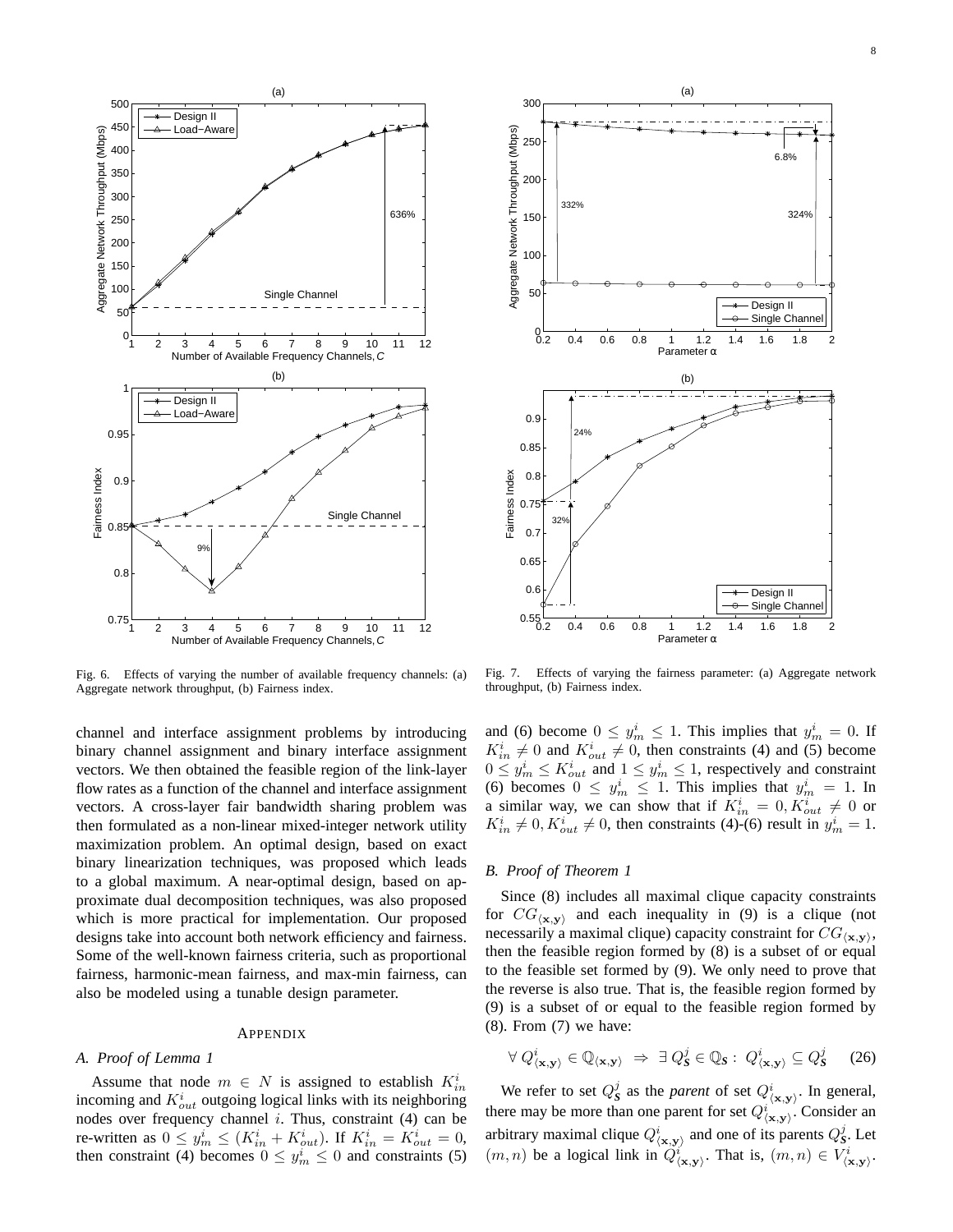We can show (by contradiction) that,

$$
\mathbf{x}_{mn}^T \mathbf{x}_{pq} = 1, \qquad \forall \ p, q : (p, q) \in V_{(\mathbf{x}, \mathbf{y})}^i
$$
  
\n
$$
\mathbf{x}_{mn}^T \mathbf{x}_{pq} = 0, \qquad \forall \ p, q : (p, q) \in V_{\mathcal{S}}^j \setminus V_{(\mathbf{x}, \mathbf{y})}^i
$$
\n(27)

Thus, we have:

$$
\sum_{p,q: (p,q)\in V_{(\mathbf{x},\mathbf{y})}^i} f_{pq} = \sum_{p,q: (p,q)\in V_{(\mathbf{x},\mathbf{y})}^i} 1 \times f_{pq} + \sum_{p,q: (p,q)\in V_{\mathbf{y}}^j \setminus V_{(\mathbf{x},\mathbf{y})}^i} 0 \times f_{pq}
$$
\n
$$
= \sum_{p,q: (p,q)\in V_{(\mathbf{x},\mathbf{y})}^i} \mathbf{x}_{mn}^T \mathbf{x}_{pq} f_{pq} + \sum_{p,q: (p,q)\in V_{\mathbf{y}}^j \setminus V_{(\mathbf{x},\mathbf{y})}^i} \mathbf{x}_{mn}^T \mathbf{x}_{pq} f_{pq}
$$
\n
$$
= \sum_{p,q: (p,q)\in V_{\mathbf{y}}^j} \mathbf{x}_{mn}^T \mathbf{x}_{pq} f_{pq}
$$
\n(28)

where the second equality follows from (27). Eq. (28) implies that for every inequality in (8), there is an equivalent inequality in (9). Therefore, the feasible region formed by (9) is a subset of or equal to the one formed by (8).

## *C. Linearization Techniques*

Consider two binary variables  $\theta_1$  and  $\theta_2$ . Their product (i.e., the quadratic term  $\theta_1 \theta_2$ ) can be replaced by a new binary auxiliary variable  $\pi$ , such that its values correspond to the values of  $\theta_1$  and  $\theta_2$  as follows:

$$
\pi = \begin{cases}\n0, & \text{if } \theta_1 = 0, \ \theta_2 = 0, \\
0, & \text{if } \theta_1 = 0, \ \theta_2 = 1, \\
0, & \text{if } \theta_1 = 1, \ \theta_2 = 0, \\
1, & \text{if } \theta_1 = 1, \ \theta_2 = 1.\n\end{cases}
$$
\n(29)

The desired correspondence is obtained by simply requiring that  $\pi \in \{0, 1\}$  and we have [35]:

$$
\theta_1 + \theta_2 - \pi \le 1,-\theta_1 - \theta_2 + 2\pi \le 0.
$$
 (30)

Now consider a binary variable  $\theta$  and a non-negative real variable r. Assume that  $r_{max}$  is an upper bound for the real variable r. The quadratic term  $r\theta$  can be replaced by a new non-negative real auxiliary variable  $v$ , such that its values correspond to the values of r and  $\theta$  as follows:

$$
v = \begin{cases} 0, & \text{if } \theta = 0, \\ r, & \text{if } \theta = 1. \end{cases}
$$
 (31)

The desired correspondence is obtained by simply requiring that [36]:  $0 < u < r$ 

$$
0 \le v \le r,
$$
  
\n
$$
r - r_{max} (1 - \theta) \le v \le r_{max} \theta.
$$
\n(32)

*D. Proof of Lemma 2*

Inequality (21) is obtained from (20) as follows,

$$
\sum_{l,k:(l,k)\in V_{\mathcal{S}}^i} \mathbf{x}_{mn}^T \mathbf{x}_{lk} f_{lk} = \sum_{l,k:(l,k)\in V_{\mathcal{S}}^i \setminus \{(l,k): \mathbf{x}_{mn}^T \mathbf{x}_{lk}=0\}} f_{lk}
$$
\n
$$
\langle \sum_{l,k:(l,k)\in V_{\mathcal{S}}^j \setminus \{(l,k): \mathbf{x}_{pq}^T \mathbf{x}_{lk}=0\}} f_{lk}
$$
\n
$$
= \sum_{l,k:(l,k)\in V_{\mathcal{S}}^j} \mathbf{x}_{pq}^T \mathbf{x}_{lk} f_{lk}.
$$
\n(33)

From (9) and (33), we have:

$$
\sum_{l,k:(l,k)\in V_{\mathcal{S}}^i} \mathbf{x}_{mn}^T \mathbf{x}_{lk} f_{lk} < 1. \tag{34}
$$

Eq. (22) results from replacing (34) in the update equation of Lagrangian multipliers in line 5 of Algorithm 1.

## *E. Proof of Lemma 3*

Consider a maximal clique  $Q_S^i \in \mathbb{Q}_S$  so that  $(m, n), (p, q) \in$  $V_s^i$ . Since  $\mathbf{x}_{mn}^T \mathbf{x}_{pq} = 1$ , we have:

$$
\mathbf{x}_{mn}^T \mathbf{x}_{lk} = \mathbf{x}_{pq}^T \mathbf{x}_{lk}, \quad \forall \ l, k : (l, k) \in V_S^i \tag{35}
$$

Thus,

$$
\sum_{l,k:(l,k)\in V_{\mathcal{S}}^i} \mathbf{x}_{mn}^T \mathbf{x}_{lk} = \sum_{l,k:(l,k)\in V_{\mathcal{S}}^i} \mathbf{x}_{pq}^T \mathbf{x}_{lk}.
$$
 (36)

Since  $\rho_{mn}^i(0) = \rho_{pq}^i(0)$ , the equality in (23) follows from (36) and line 5 of Algorithm 1.

## *F. A Simple Heuristic Algorithm to Solve Aggregate Interference Cost Minimization Problem*

In line 6 of Algorithm 2, we need to solve a linear binary problem to minimize the interference cost across the network. There are effective commercial software packages (such as CPLEX [37] or MOSEK [38]) that can solve linear binary problems. However, the process can be time consuming for large scale MC-WMNs. An alternative is to use some simple and efficient metaheuristic methods to find the suboptimal solutions [39]. Here we use the iterated local search [40]. Our algorithm is shown in Algorithm 3. We first assign all links to the first channel (lines 2-4). Then, at each iteration, we randomly choose a small neighborhood in the network (line 6) and *locally* solve the mixed-integer interference cost minimization problem for that neighborhood assuming the channels are fixed for the rest of the network (line 7). The iterations continue until a termination condition is met.

| <b>Algorithm 3</b> To be replaced by line 6 of Algorithm 2                            |                                                                              |                                                                                                                    |
|---------------------------------------------------------------------------------------|------------------------------------------------------------------------------|--------------------------------------------------------------------------------------------------------------------|
| 1: $K :=$ number of iterations                                                        |                                                                              |                                                                                                                    |
|                                                                                       |                                                                              | 2: $\hat{\mathbf{x}}_{mn} := [ 1 \ 0 \ \cdots \ 0 \ ]^T$ , $\forall m, n \in N$ , $(m, n) \in L$                   |
| 3: $\hat{\mathbf{y}}_m := [1 \ 0 \ \cdots \ 0]^T$ , $\forall m \in N$                 |                                                                              |                                                                                                                    |
|                                                                                       |                                                                              | 4: $\hat{\mathbf{u}}_{pq}^{mn} := [ 1 \ 0 \ \cdots \ 0 \ ]^T$ , $\forall m, n, p, q \in N$ , $e_{pq}^{mn} \in E_S$ |
| 5: For $k := 1$ to K do                                                               |                                                                              |                                                                                                                    |
| Randomly choose nodes $v, w \in N$ such that $(v, w) \in L$ .<br>6:                   |                                                                              |                                                                                                                    |
| 7: Using branch-and-bound [41], solve                                                 |                                                                              |                                                                                                                    |
| $\langle \tilde{\mathbf{x}}, \tilde{\mathbf{y}}, \tilde{\mathbf{z}} \rangle \in \Psi$ | <b>minimize</b> $\omega_{na}^{mn}(\mathbf{1}^T\tilde{\mathbf{u}}_{na}^{mn})$ |                                                                                                                    |
|                                                                                       | subject to $\tilde{\mathbf{x}}_{mn} = \hat{\mathbf{x}}_{mn},$                | $\forall m, n \in N \setminus \{v, w\},\$<br>$(m, n) \in L$                                                        |
|                                                                                       | $\tilde{\mathbf{y}}_m = \hat{\mathbf{y}}_m,$                                 | $\forall m \in N \backslash \{v, w\}$                                                                              |
|                                                                                       | $\tilde{\mathbf{u}}_{na}^{mn} = \hat{\mathbf{u}}_{na}^{mn},$                 | $\forall m, n, p, q \in N \setminus \{v, w\},\$<br>$e_{pa}^{mn} \in E_S$                                           |
|                                                                                       |                                                                              |                                                                                                                    |

8:  $\langle \hat{\mathbf{x}}, \hat{\mathbf{y}}, \hat{\mathbf{u}} \rangle := \langle \tilde{\mathbf{x}}, \tilde{\mathbf{y}}, \tilde{\mathbf{u}} \rangle$ 9: **End**